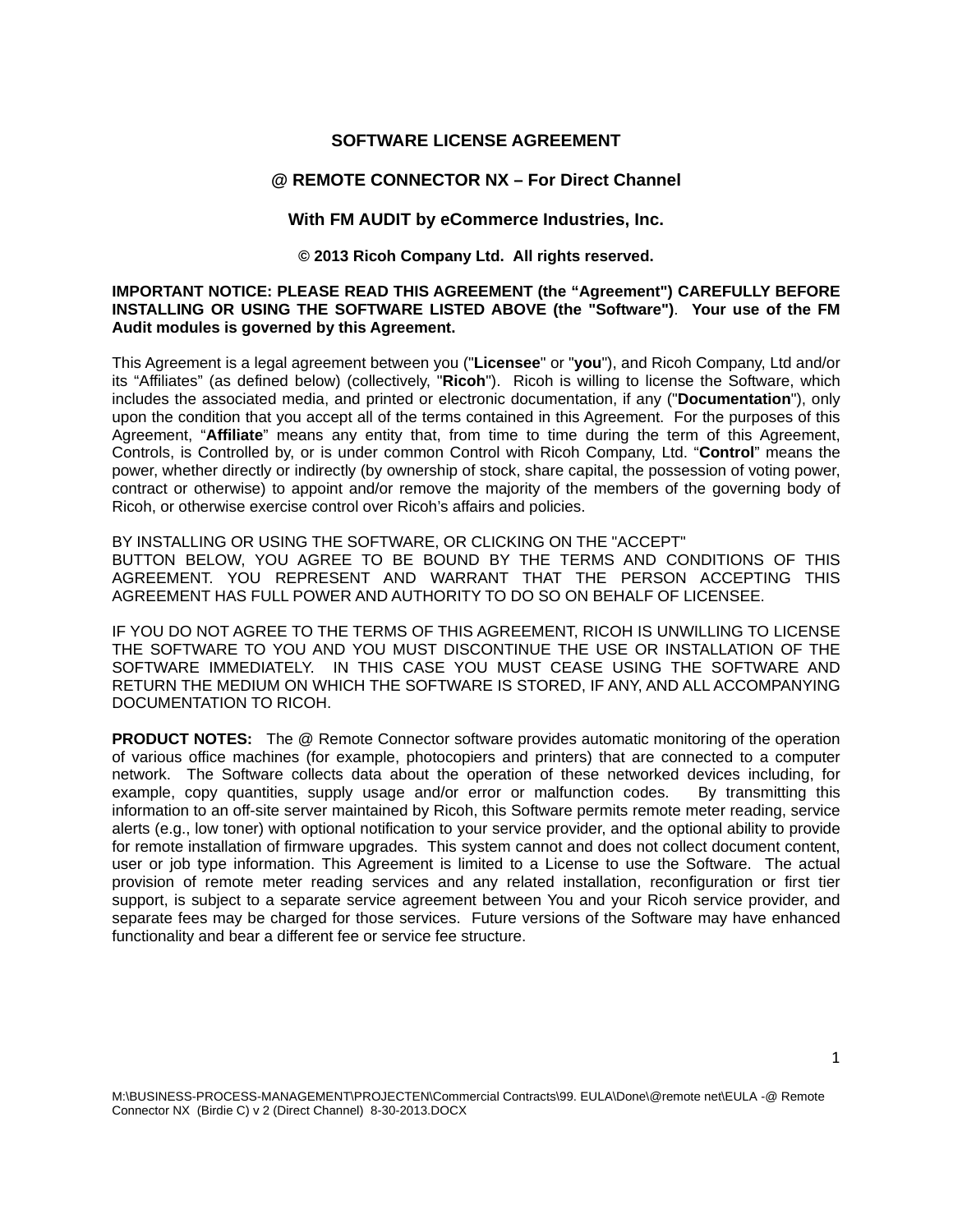**CONSENT TO GATHER AND TRANSMIT ANONYMOUS DIAGNOSTIC AND USE INFORMATION:** TO ASSIST RICOH AND ITS AUTHORIZED REPRESENTATIVES IN SUPPORTING YOU AND SERVICING YOUR DEVICES, YOU CONSENT TO THE COLLECTION AND TRANSMISSION BY THIS SOFTWARE OF INFORMATION ABOUT YOUR COPIERS, PRINTERS AND MULTI FUNCTIONAL DEVICES TO A RICOH REMOTE SERVER, WHICH MAY BE LOCATED OUTSIDE THE COUNTRY WHERE YOUR DEVICES ARE LOCATED. THE INFORMATION MAY INCLUDE, BY WAY OF ILLUSTRATION AND NOT LIMITATION: (I) IDENTIFICATION OF ANY NETWORKED OUTPUT DEVICE (E.G., MAKE, MODEL AND SERIAL NUMBER), (II) DEVICE USAGE, METER AND DIAGNOSTIC INFORMATION (E.G., NUMBER OF PAGES PRINTED, ERROR CODES, ETC.), AND (III) VERIFICATION OF LICENSE COMPLIANCE. THIS SOFTWARE CANNOT AND DOES NOT COLLECT DOCUMENT CONTENT OR PERSONALLY IDENTIFIABLE INFORMATION ABOUT USERS. RICOH RETAINS ALL RIGHT, TITLE AND INTEREST IN THIS INFORMATION, WHICH IT MAY USE OR PROVIDE TO THIRD PARTIES AUTHORIZED BY RICOH TO SERVICE YOUR DEVICES AND IN ORDER TO PROVIDE BETTER SERVICES TO YOU. RICOH MAY ALSO USE THIS INFORMATION FOR ITS REGULAR BUSINESS PURPOSES INCLUDING BUT NOT LIMITED TO PRODUCT DEVELOPMENT, RESEARCH AND MARKETING, SO LONG AS THE INFORMATION IS COLLECTED ANONYMOUSLY IN A FORM THAT DOES NOT PERSONALLY IDENTIFY YOU. WHILE THE SOFTWARE USES REASONABLE SECURITY MEASURES, ALL TRANSMISSION, ACCESS OR STORAGE OF INFORMATION ON THE INTERNET IS PROVIDED ON AN "AS IS" BASIS WITH ALL RISKS INHERENT IN CONNECTION THEREWITH. FURTHER, YOU ARE SOLELY RESPONSIBLE FOR THE SECURITY OF YOUR NETWORKS AND SYSTEMS.

# **1. Grant and scope of license.**

1.1 In consideration of you agreeing to abide by the terms of this Agreement and subject to the payment of all relevant fees and charges, if any, Ricoh hereby grants you a limited, non-exclusive, personal, non-transferable, license to use the Software in machine-readable object code form only and the Documentation ("License"). This License and your use of the Software is further expressly limited to the number, volume, quantity or other usage metrics or limitations set forth in the order, certificate of purchase or other confirmation issued by Ricoh in connection with your acquisition of the Software ("**Confirmation of Permitted Usage**"). Depending upon the product, the usage metrics may be stated as a permitted number of users, seats, multi-functional printers, devices, personal computers or servers, or some other quantitative limitation. Unless the Documentation provides to the contrary, this Agreement governs any future releases, revisions, updates or enhancements to the Software. Unless terminated as provided herein or expressly set forth in the Confirmation of Permitted Usage, the duration of the License is perpetual.

1.2 You agree to use the Software in accordance with the terms of this Agreement and any additional terms set out in the Confirmation of Permitted Usage.

1.3 Subject to the Confirmation of Permitted Usage, You may: (a) install, load, execute, operate, perform, display and use the Software for your internal business processes and operations only; (b) make a reasonable number of copies of the Software for back-up purposes only, provided that this is necessary for the activities permitted by clause 1.1, and (c) use any Documentation in support of the use permitted under clause 1.1 and make copies of the Documentation as reasonably necessary for its lawful use.

### **2. Licensee's undertakings.**

2.1 Except as expressly set out in this Agreement or as otherwise required by applicable mandatory law without the possibility of contractual waiver or limitation, you agree and undertake:

(a) not to copy the Software or Documentation, except where such copying is incidental to

2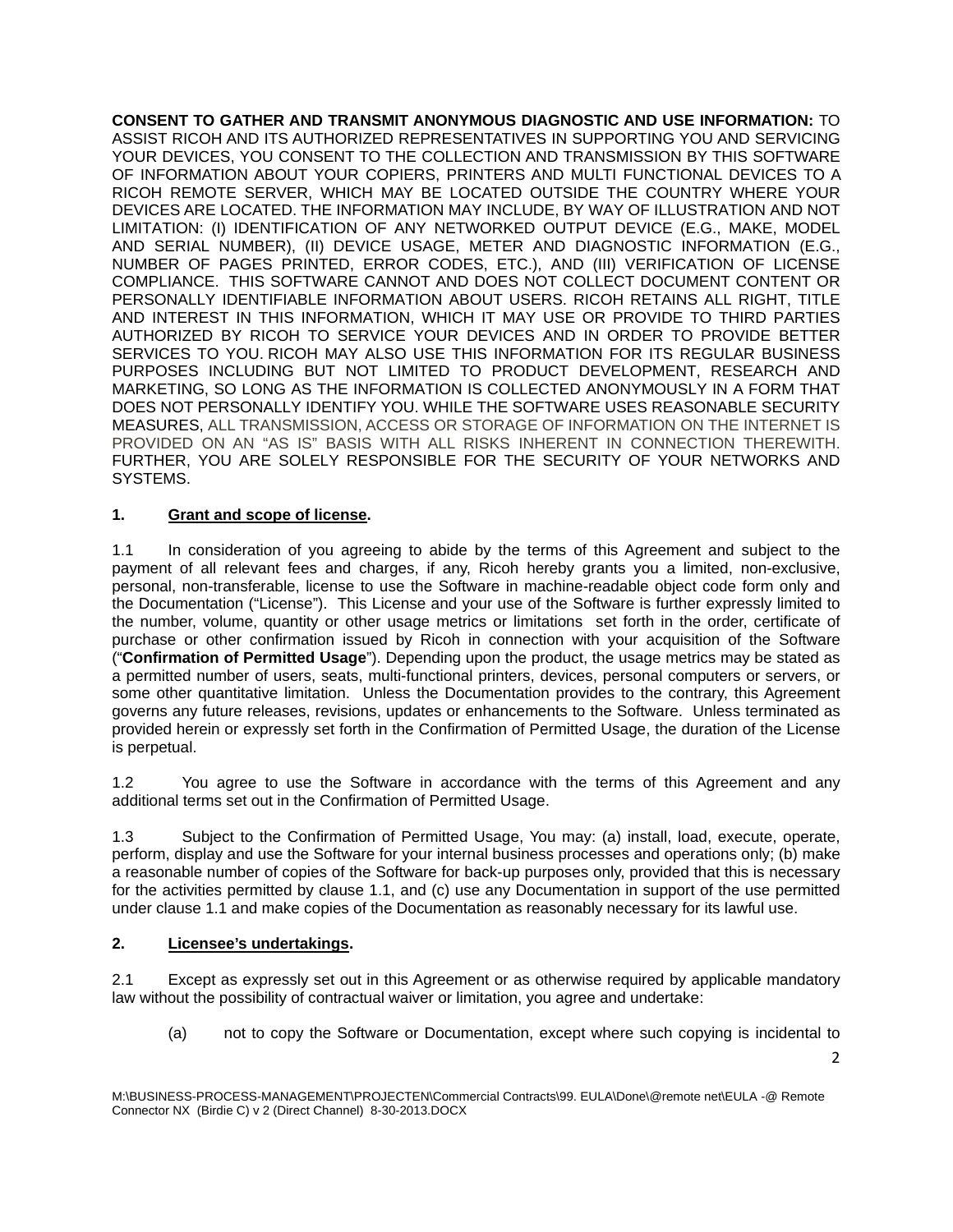normal use of the Software or where it is reasonably necessary for the purpose of backup or operational security;

- (b) not to make any derivative works of the Software, nor adapt, vary, translate, modify, or make alterations to, the whole or any part of the Software nor permit the Software or any part of it to be combined with, or become incorporated in, any other programs;
- (c) not to decompile, disassemble or reverse engineer the whole or any part of the Software except where required by the terms of an applicable open source software license, or by applicable law without the possibility of contractual waiver;
- (d) not to rent, lease, sublicense, loan or transfer the Software and Documentation to any third party, or otherwise allow any third party to use the Software, without the prior written consent of Ricoh;
- (e) not to distribute, host as a service, make available for timesharing or otherwise make available for the benefit of third parties (whether for a fee or otherwise) the Software, in whole or in part;
- (f) to keep any authorized copies of the Software secure and to maintain accurate and upto-date records of the number and locations of all copies of the Software;
- (g) to supervise and control use of the Software and ensure that the Software is used by your employees in accordance with the terms of this Agreement;
- (h) to include the copyright notice of Ricoh on all entire and partial copies of the Software in any form; and
- (i) not to provide, or otherwise make available, the Software in any form, in whole or in part (including, but not limited to, program listings, object and source program listings, object code and source code) to any person other than your employees without prior written consent from Ricoh.

2.2 You must permit Ricoh and its authorized representatives, at all reasonable times and on reasonable advance notice, to inspect and have access to any premises, and to the computer equipment located there, at which the Software or the Documentation is being kept or used, and any records kept pursuant to this Agreement, for the purpose of ensuring that you are complying with the terms of this Agreement.

### **3. Support & Maintenance.**

3.1 For as long as Ricoh supports the version of the Software that you are using, this License includes such minor updates, bug fixes or maintenance releases for the Software as Ricoh may, in its sole discretion, make available from time to time on a general commercial basis. Contact your installing vendor for support if you experience problems with the Software. Helpdesk support, engineering support, and new releases, versions or updates classified by the manufacturer as an improved version of the Software are not included with this License and, when offered, may require the payment of additional fees.

3.2 In order to provide meter and other information on non Ricoh manufactured hardware devices, the Software contains FM Audit modules developed by eCommerce Industries, Inc. Ricoh is not responsible for the accuracy of meter reads or other data generated by the FM Audit modules. Licensee is responsible for distributing or installing the FM Audit agent or end point on any personal computer that

3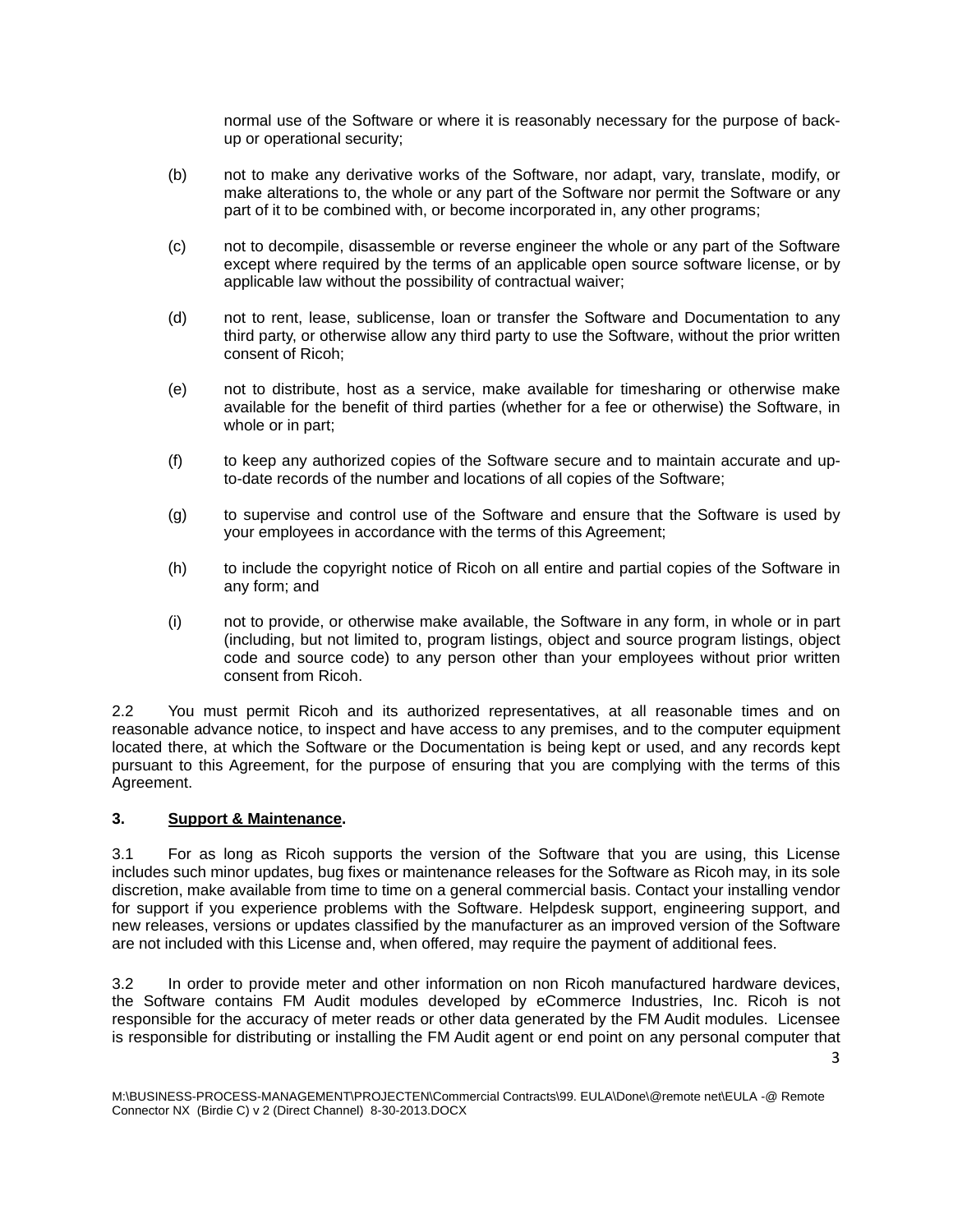controls a hardware device intended to be monitored by the Software. In the event of any issues with FM Audit modules, Ricoh will use reasonable commercial efforts to coordinate resolution with the manufacturer.

### **4. Warranty.**

4.1 Ricoh warrants that the media on which the software is contained, if any ("**Media**") will be free from defects in material or workmanship when used in accordance with this Agreement for a period of six months from the date that the Media is delivered to you. This limited warranty does not apply if the problem with the Media results from accident, abuse or misapplication of the Media and shall not extend to anyone other than the original user of the Software.

4.2 Ricoh warrants that, for a period of six months from the date shown on your Confirmation of Permitted Usage (unless a longer period is otherwise required by mandatory applicable law), the Software will, when installed on the hardware and/or operating system for which it was designed, and properly used, operate substantially in accordance with the Documentation. Any "Third Party Programs" (as defined below) are excluded from this limited warranty, and alteration, damage or misuse of the Software, or use of the Software with other software, hardware, operating systems or configurations other than that for which it was designed, voids this warranty.

4.3 If either of the warranties in clause 4.1 or 4.2 is breached, you must tell Ricoh as soon as possible. You must give Ricoh a reasonable time to fix the problem and (if necessary) to supply you with a corrected version of the Media or Software (as applicable). This will be done without any additional charge to you. If Ricoh is unable to do this within a reasonable time or Ricoh does not think that it is a sensible way to deal with the problem, then Ricoh may if it wishes elect to take back the Software and the Documentation and to refund to you all of the money which you have paid to Ricoh for use of the Software. If Ricoh decides to do this, then this will be the only remedy you are allowed in relation to breach of either of the warranties concerned and Ricoh will not have any other liability in relation to them.

4.4 You acknowledge that the Software has not been developed to meet your individual requirements and that it is therefore your responsibility to ensure that the facilities and functions of the Software as described in the Documentation meet your requirements.

4.5 This Agreement sets out the full extent of Ricoh's obligations and liabilities in respect of the supply of the Software and Documentation. **EXCEPT FOR THE LIMITED WARRANTY PROVIDED HEREIN, YOU ACKNOWLEDGE THAT THE SOFTWARE, SERVICES, SUPPORT AND ANYTHING ELSE SUPPLIED TO YOU UNDER THIS AGREEMENT ARE BEING PROVIDED "AS IS", WITHOUT WARRANTY OF ANY KIND WHATSOEVER. RICOH EXPRESSLY DISCLAIMS ALL OTHER WARRANTIES, CONDITIONS, REPRESENTATIONS OR OTHER TERMS WHATSOEVER (WHETHER EXPRESS OR IMPLIED) INCLUDING, BUT NOT LIMITED TO, THE IMPLIED TERMS OF SATISFACTORY QUALITY, MERCHANTABILITY, FITNESS FOR A PARTICULAR PURPOSE, AND NON-INFRINGEMENT. YOU ASSUME RESPONSIBILITY FOR THE SELECTION OF THE SOFTWARE TO ACHIEVE YOUR INTENDED RESULTS. RICOH DOES NOT WARRANT THAT THE SOFTWARE WILL MEET YOUR REQUIREMENTS; THAT ITS OPERATION WILL BE UNINTERRUPTED, SECURE OR ERROR-FREE; OR THAT ALL ERRORS OR DEFECTS WILL BE CORRECTED. TO THE EXTENT PROHIBITED BY APPLICABLE LAW, AS DEFINED IN SECTION 11.3, SOME OR ALL OF THE ABOVE LIMITATIONS OR EXCLUSIONS MAY NOT APPLY TO YOU.** 

### **5. Ricoh's liability.**

# **5.1 UNLESS OTHERWISE REQUIRED BY APPLICABLE LAW WITHOUT THE POSSIBILITY OF CONTRACTUAL WAIVER OR LIMITATION AND SUBJECT TO CLAUSE 5.4, IN NO EVENT SHALL**

4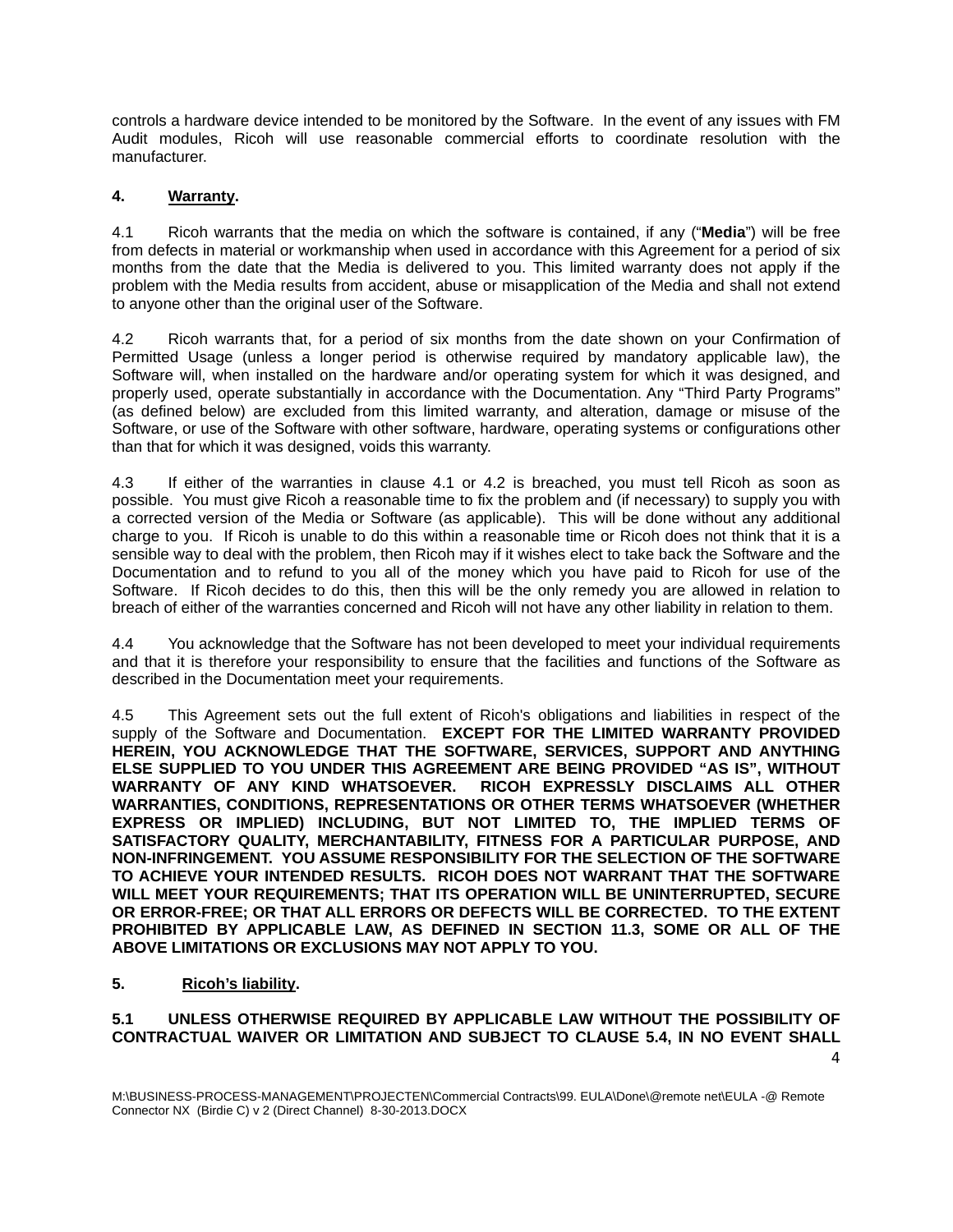**RICOH, ITS AFFILIATES OR LICENSORS, OR ITS OR THEIR OFFICERS, DIRECTORS, EMPLOYEES, REPRESENTATIVES OR AGENTS (COLLECTIVELY, THE "RICOH PARTIES") BE LIABLE TO YOU (WHETHER FOR BREACH OF CONTRACT, NEGLIGENCE OR FOR ANY OTHER REASON) FOR ANY: (A) LOSS OF PROFITS, SALES, BUSINESS, ANTICIPATED SAVINGS OR REVENUES; (B) LOSS OF GOODWILL; (C) LOSS, DAMAGE OR ALTERATION OF DATA; (D) LOSS OF OR LOSS OF USE OF HARDWARE, SOFTWARE OR DATA, OR (E) INDIRECT, CONSEQUENTIAL, EXEMPLARY OR SPECIAL LOSS OR DAMAGES.**

**5.2 IN ADDITION, UNLESS OTHERWISE REQUIRED BY APPLICABLE LAW WITHOUT THE POSSIBILITY OF CONTRACTUAL WAIVER OR LIMITATION, RICOH PARTIES' TOTAL AGGREGATE LIABILITY UNDER THIS AGREEMENT AND IN RELATION TO THE SOFTWARE AND ANYTHING WHICH RICOH HAS DONE OR NOT DONE IN CONNECTION WITH THIS AGREEMENT (AND WHETHER THE LIABILITY ARISES BECAUSE OF BREACH OF CONTRACT, NEGLIGENCE OR FOR ANY OTHER REASON) SHALL BE LIMITED TO THE GREATER OF THE TOTAL AMOUNTS PAID AND PAYABLE BY YOU FOR THE USE OF THE SOFTWARE OR \$100 US DOLLARS.**

**5.3 NOTWITHSTANDING THE FOREGOING, RICOH PARTIES' LIABILITY FOR: (A) DEATH OR PERSONAL INJURY CAUSED BY THE NEGLIGENCE OF RICOH PARTIES' OR THEIR AGENTS OR EMPLOYEES; (B) FRAUDULENT MISREPRESENTATION, OR (C) ANY OTHER LIABILITY THAT CANNOT BE EXCLUDED OR LIMITED BY MANDATORY APPLICABLE LAW; IS NOT EXCLUDED OR LIMITED BY THIS AGREEMENT, EVEN IF ANY OTHER TERM OF THIS AGREEMENT WOULD OTHERWISE SUGGEST THAT THIS MIGHT BE THE CASE.**

### **5.4 TO THE EXTENT PROHIBITED BY APPLICABLE LAW, AS DEFINED IN SECTION 11.3, SOME OR ALL OF THE ABOVE LIMITATIONS OR EXCLUSIONS MAY NOT APPLY TO YOU.**

# **6. Intellectual Property Rights.**

6.1 You acknowledge that all intellectual property rights, title, and interest in the Software and Documentation throughout the world are owned by Ricoh or its third party licensors, that rights in the Software are licensed (not sold) to you, and that you have no rights in, or to, the Software, Documentation or anything else supplied to you under this Agreement other than limited License provided by this Agreement. Further, no right, title or interest to any trademark, service mark or trade names of Ricoh is granted by this Agreement. Without limiting the foregoing, Ricoh and/or its licensors retain all right, title, and interest in and to its or their intellectual property rights, including but not limited to: (a) all software code (source and object), functionality, technology, system or network architecture and user interfaces and all modifications thereto; (b) all ideas, trade secrets, inventions, patents, copyrights and other intellectual property rights with respect to the Software; (c) all evaluations, comments, ideas and suggestions made by you regarding the Software, whether or not those are incorporated into subsequent versions, and (d) any modifications or derivative works developed from Ricoh's or its licensors' intellectual property rights. You agree to treat, protect and maintain the intellectual property rights of Ricoh and its licensors as strictly confidential.

# **7. Termination.**

7.1 If the Confirmation of Permitted Usage expressly provides for a fixed term License, the License is terminated at the end of the fixed term unless the parties agree in writing to renew it.

7.2 Except as provided in Section 7.1, the term of this License is perpetual and it is effective until terminated. At Ricoh's option and upon notice to you, this Agreement will terminate immediately if you fail to pay any fees or charges specified in your Confirmation of Permitted Usage or fail to comply with any of the material terms and conditions of this Agreement.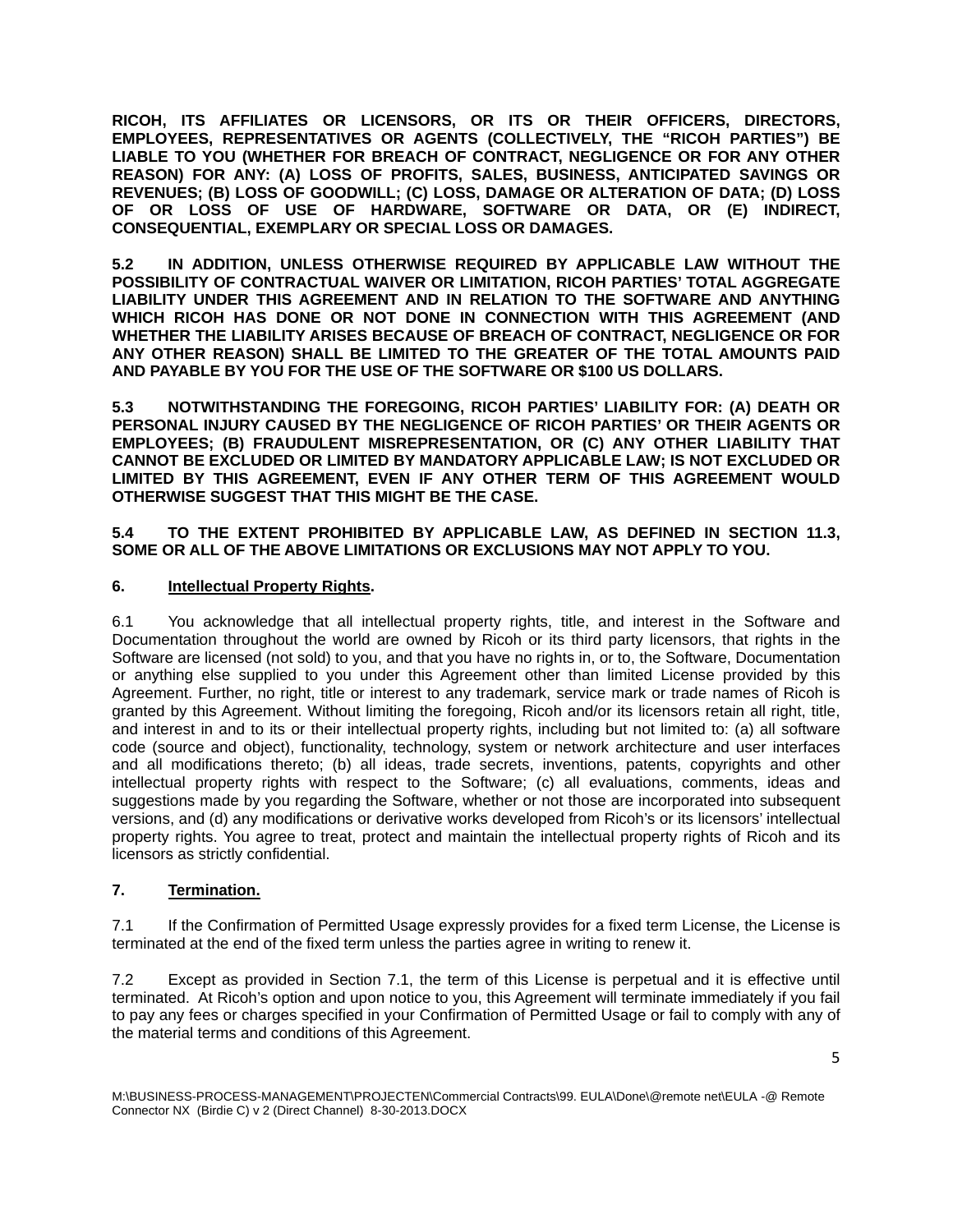7.3 Upon expiration of the term (if applicable) or termination of this Agreement, you must immediately stop using the Software and, at Ricoh's option, delete, destroy or return the Software and all of its copies, and confirm to Ricoh when this has been done. Any terms of this Agreement that by their nature extend beyond the termination of this Agreement shall survive.

# **8. U.S. Government Restricted Rights.**

8.1 If you are licensing the Software or its accompanying Documentation for or on behalf of the U.S. Government, then in accordance with 48 CFR 227.7201 through 227.7202-4 (for Department of Defense (DoD) acquisitions) and with 48 CFR 2.101 and 12.212 (for non-DoD acquisitions), it is classified as "Commercial Computer Software" and "Commercial Computer Software Documentation" and is being licensed to U.S. Government end users (i) only as Commercial items and (ii) with only those rights as are granted to all other end users pursuant to the terms and conditions hereof.

# **9. Contact Information.**

9.1 Unless otherwise prohibited by applicable law without the possibility of contractual waiver or limitation, you agree to allow Ricoh to store and use your contact information, including names, phone numbers, and e-mail addresses, anywhere it does business. Such information will be processed and used in connection with our business relationship, and may be provided to contractors, resellers authorized by Ricoh, and assignees of Ricoh for uses consistent with their collective business activities, including communicating with you (for example, for processing orders, for providing services, for promotions, and for market research). You acknowledge that your Contact Information will be stored at data centers, which may, or may not be located in the country where you are located, and you consent to the processing and storage of your Contact Information in such location (including storage at data centers outside the European Economic Area, even if you are located within the EEA). Under protection of confidentiality agreements, Ricoh may transfer your Contact Information to third party processors to help Ricoh provide services and manage its relationship with you, including purchase and order fulfillment, credit card processing, providing marketing assistance and providing other customer services. You agree that in the event we undergo re-organisation or are sold to a third party, Ricoh may transfer the Contact Information to that re-organised entity or third party.

### **10. Third Party Programs.**

10.1 You acknowledge that the Software may contain software programs, code or libraries owned by third parties and/or licensed pursuant to one or more open source software licenses ("Third Party Programs"). You may use such Third Party Programs only as integrated or contained in the Software; provided that all intellectual property rights in such Third Party Programs remain owned by their respective licensors. Where the license agreement or terms of use for such Third Party Programs (the "Third Party Licenses") are contained in the installation instructions, text or "readme" files, or other download or installation media that Ricoh provides to you in connection with the Software, your use of the Third Party Programs shall be subject to and you agree to comply with such Third Party Licenses. Except as otherwise set forth in a Third Party License, the restrictions and requirements in this Agreement shall apply to your use of all Third Party Programs.

10.2 Only when expressly permitted by applicable law without the possibility of contractual waiver or required by a Third Party License, Ricoh waives the prohibition in Section 2.1 hereof against reverse engineering or decompiling, but only as to the respective Third Party Program for the limited purpose required by the applicable license or law and not to create any software which is substantially similar to the Software. Except as expressly set out in this Agreement or by Ricoh, you acknowledge that you have no right to have access to the Software in source code form, in unlocked coding or otherwise in human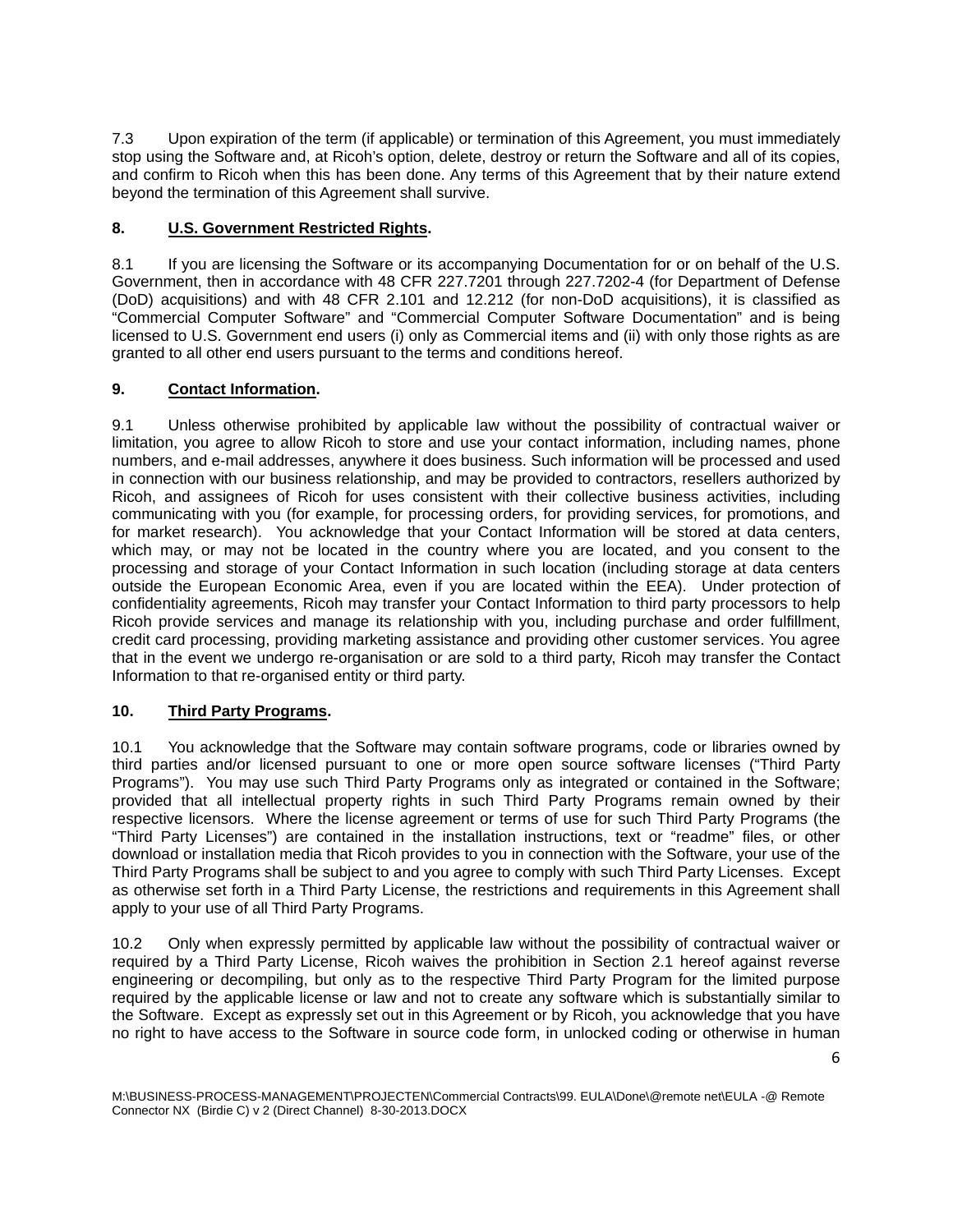readable form with comments.

10.3 Notwithstanding anything herein to the contrary, all Third Party Programs are furnished by Ricoh without support, "as is" and without any warranties of any kind, express or implied, and the use of such Third Party Programs is at Licensee's sole risk. IN NO EVENT SHALL RICOH BE LIABLE FOR SUCH THIRD PARTY PROGRAMS AND RICOH SPECIFICALLY DISCLAIMS ANY EXPRESS OR IMPLIED WARRANTIES (INCLUDING ANY WARRANTY OF NON-INFRINGEMENT) AND DISCLAIMS LIABILITY INCLUDING ANY SPECIAL, INCIDENTAL, OR CONSEQUENTIAL LOSS OR DAMAGE, INCLUDING WITHOUT LIMITATION, ANY LOST PROFITS OR SAVINGS, AND ANY LOSS OR DAMAGE CAUSED BY ANY THIRD PARTY PROGRAMS.

# **11. General.**

11.1 Ricoh may transfer, assign, sub-contract or otherwise dispose of this Agreement, or any of its rights or obligations arising under it, at any time during the term of the Agreement. Neither this Agreement nor the license to use the Software may be assigned or otherwise transferred by you except to (i) a wholly owned subsidiary or (ii) an affiliate that is controlled by or under common control with you and which, in either case, expressly agrees in writing to assume all obligations under this Agreement. No such permitted assignment shall release the original licensee from liability hereunder.

11.2 You agree to comply with all applicable export and import laws and regulations applicable to the jurisdiction in which the Software was obtained and in which it is used. Without limiting the foregoing, in connection with use of the Software, you shall comply with all export laws and regulation applicable to goods of United States origin including those that prohibit the Software from being exported or reexported (a) into any U.S. embargoed countries or (b) to anyone on the U.S. Treasury Department's list of Specially Designated Nationals or the U.S. Department of Commerce Denied Person's List or Entity List. By using the Software, you represent and warrant that you are not located in any such country or on any such list. You also agree that you will not use the Software for any purposes prohibited by United States law, including, without limitation, the development, design, manufacture or production of missiles, nuclear, chemical or biological weapons.

11.3 The United Nations Convention on Contracts for the International Sale of Goods does not apply to this Agreement. The governing law and jurisdiction for this Agreement will depend upon where you purchased or obtained the Software, as follows:

- (a) if you purchased or obtained the Software in the Americas, this Agreement shall be deemed made under the laws of the State of New York, USA, excluding the choice of law and conflict of law provisions, and any claim against Ricoh may be enforced or disputed only and exclusively in the courts of the State of New York,
- (b) if you purchased or obtained the Software in Europe, the Middle East or Africa, this Agreement shall be deemed made under the laws of the England, excluding the choice of law and conflict of law provisions, and any claim against Ricoh may be enforced or disputed only and exclusively in the courts of England, or
- (c) if you purchased or obtained the Software in the regions other than those provided in clauses (a) and (b) above, this Agreement shall be deemed made under the laws of Japan, excluding the choice of law and conflict of law provisions, and any claim against Ricoh may be enforced or disputed only and exclusively in the courts of Tokyo, Japan.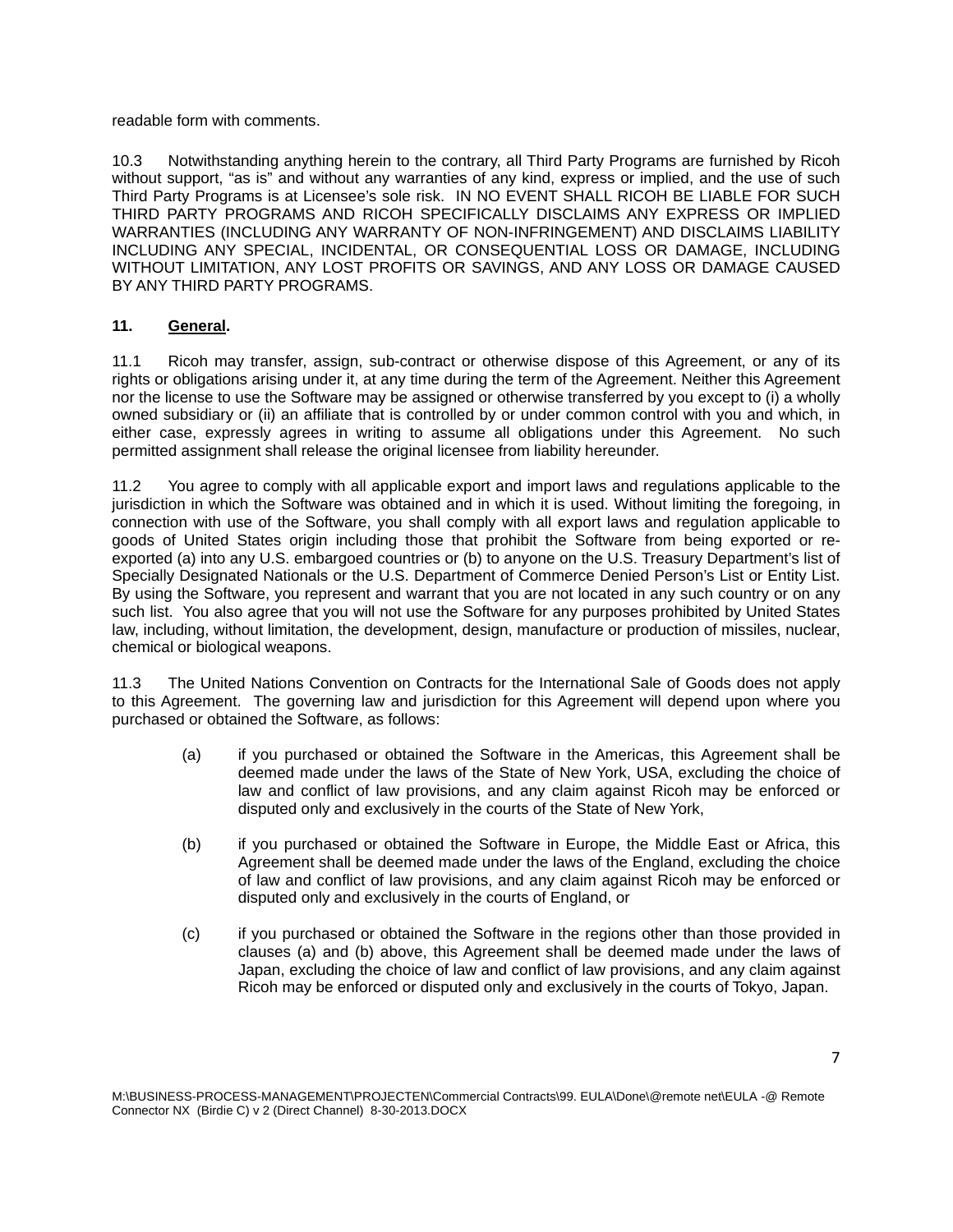#### **To the extent permitted by local law, the parties hereto waive any right they may have to trial by jury.**

11.4 Should any provision of this Agreement be held to be void, invalid, unenforceable or illegal by a court, the validity and enforceability of the other provisions will not be affected thereby, it being the intent of the parties that this Agreement shall be enforced to the full extent allowable under applicable law. Without limiting the foregoing, if any limitation or exclusion of liability is held by a court or tribunal of competent jurisdiction to be unenforceable as to a particular claim or cause of action, the parties intend that it shall nonetheless apply to the maximum extent permitted by applicable law to all other claims and causes of action.

11.5 Failure of Ricoh to enforce any provision of this Agreement shall not be construed as a waiver of such provision or of the right to enforce such provision.

11.6 You agree that this Agreement and any document expressly referred to in it (including the Confirmation of Permitted Usage) is the entire agreement between you and Ricoh concerning the Software and Documentation and supersedes all proposals or prior agreements, verbal or written, and any other communications between you and Ricoh relating to the Software and Documentation.

11.7 No amendment to this Agreement shall be effective unless signed by a duly authorized representative of both parties.

11.8 Ricoh will not be liable to you for any breach of this Agreement which arises because of any circumstances which Ricoh cannot reasonably be expected to control.

11.9 If the Software is supplied on a demonstration, evaluation or similar not-for-resale ("NFR") basis, you are granted a limited, non-exclusive license to use a copy of the Software under the terms of this Agreement for a limited time period only. BY YOUR USE OF THE NFR OR EVALUATION SOFTWARE, YOU ACKNOWLEDGE AND AGREE THAT YOUR RIGHT TO USE THE SOFTWARE WILL TERMINATE AFTER THE EVALUATION PERIOD AND THEREAFTER YOU WILL NOT BE ABLE TO USE THE SOFTWARE UNTIL YOU PURCHASE A COMMERCIAL LICENSE. ALL NFR OR EVALUATION COPIES ARE LICENSED "AS IS" WITH NO WARRANTIES OF ANY TYPE WHATSOEVER, AND NO SUPPORT AND MAINTENANCE.

11.10 No term of this Agreement is enforceable by a person who is not a party to this Agreement, except that all Ricoh Affiliates and licensors are direct and intended third-party beneficiaries of this Agreement and shall have the benefit of and the right to enforce all provisions of this Agreement which benefit and are enforceable by Ricoh.

11.11 If there are discrepancies between the English version of this Agreement and any other language versions of this Agreement, the English version of this Agreement shall prevail unless otherwise required by local law without the possibility of contractual waiver or limitation.

11.12 You acknowledge that the unauthorized disclosure or use of the Software or any related Documentation or of Ricoh's intellectual property rights, or breach of your confidentiality undertaking in violation of this Agreement would cause irreparable injury to Ricoh for which remedies at law would be inadequate. Accordingly, Ricoh may seek immediate injunctive or other equitable relief in a court of competent jurisdiction in connection with any breach or alleged breach of the provisions of this Agreement.

11.13 Nothing in this Agreement affects any statutory rights of consumers under applicable law that cannot be waived or limited by contract.

M:\BUSINESS-PROCESS-MANAGEMENT\PROJECTEN\Commercial Contracts\99. EULA\Done\@remote net\EULA -@ Remote Connector NX (Birdie C) v 2 (Direct Channel) 8-30-2013.DOCX